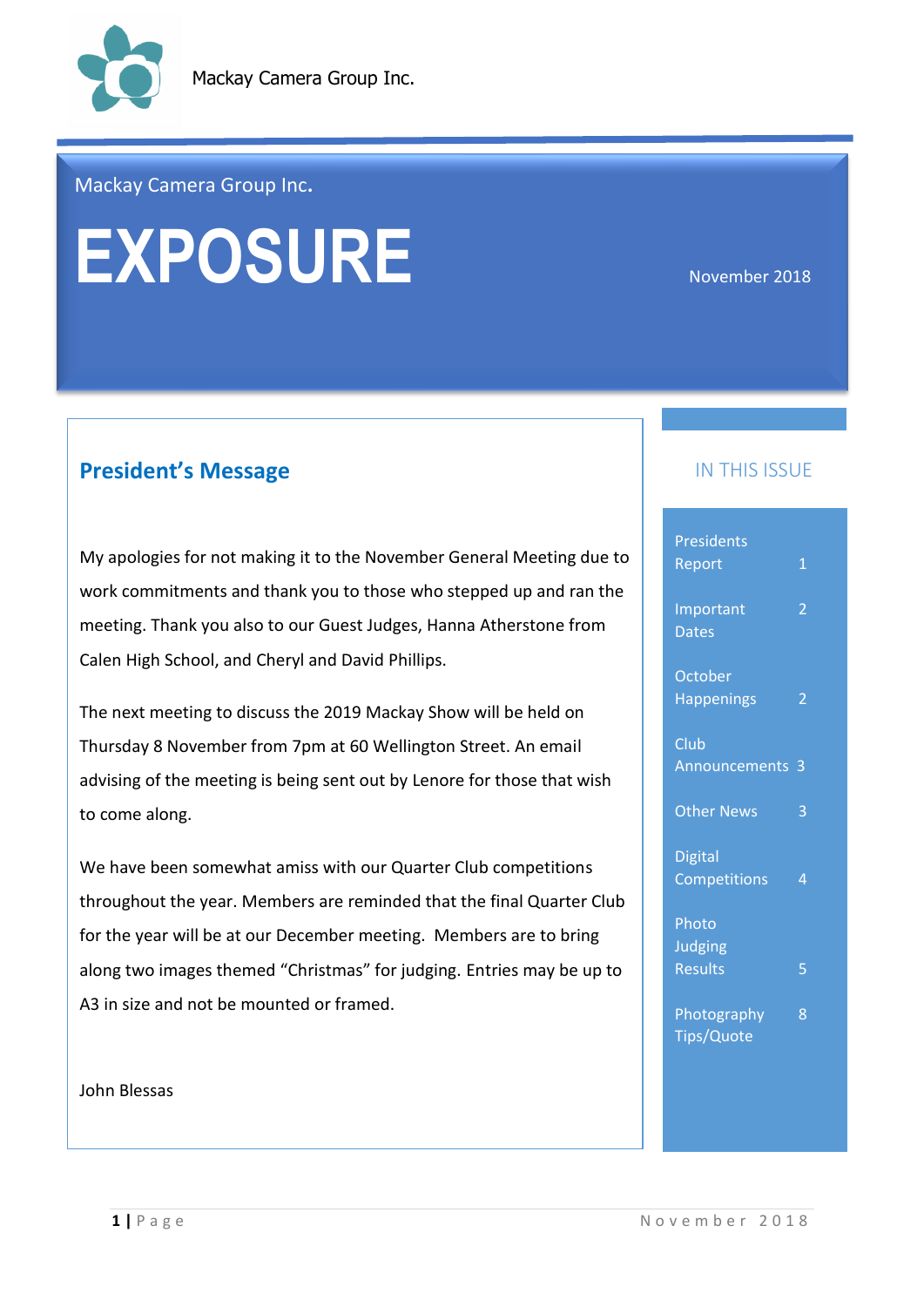

## **Important Dates**

| 8 November 2018  | Show 2019 Working Group meeting, 7.00pm 60 Wellington<br><b>Street</b>        |
|------------------|-------------------------------------------------------------------------------|
| 10 November 2018 | Club Outing, 5.30pm Main Beach Shoal Point                                    |
| 6 December 2018  | Monthly meeting and photo judging including Quarter Club<br>theme "Christmas" |
| 13 December 2018 | Christmas Party and Presentation Night, Church on Palmer<br>from 6.30pm       |

## **OCTOBER HAPPENINGS**

#### **Gordon White Library Exhibition**

The Exhibition appears to have been very successful with lots of compliments coming from patrons and staff at Gordon White Library. The Exhibition has now been taken down, thank you to those who assisted with this. Lenore currently has the images and frames at her place and will bring them along to the next meeting. (Photo contributed by Sue Mayer)

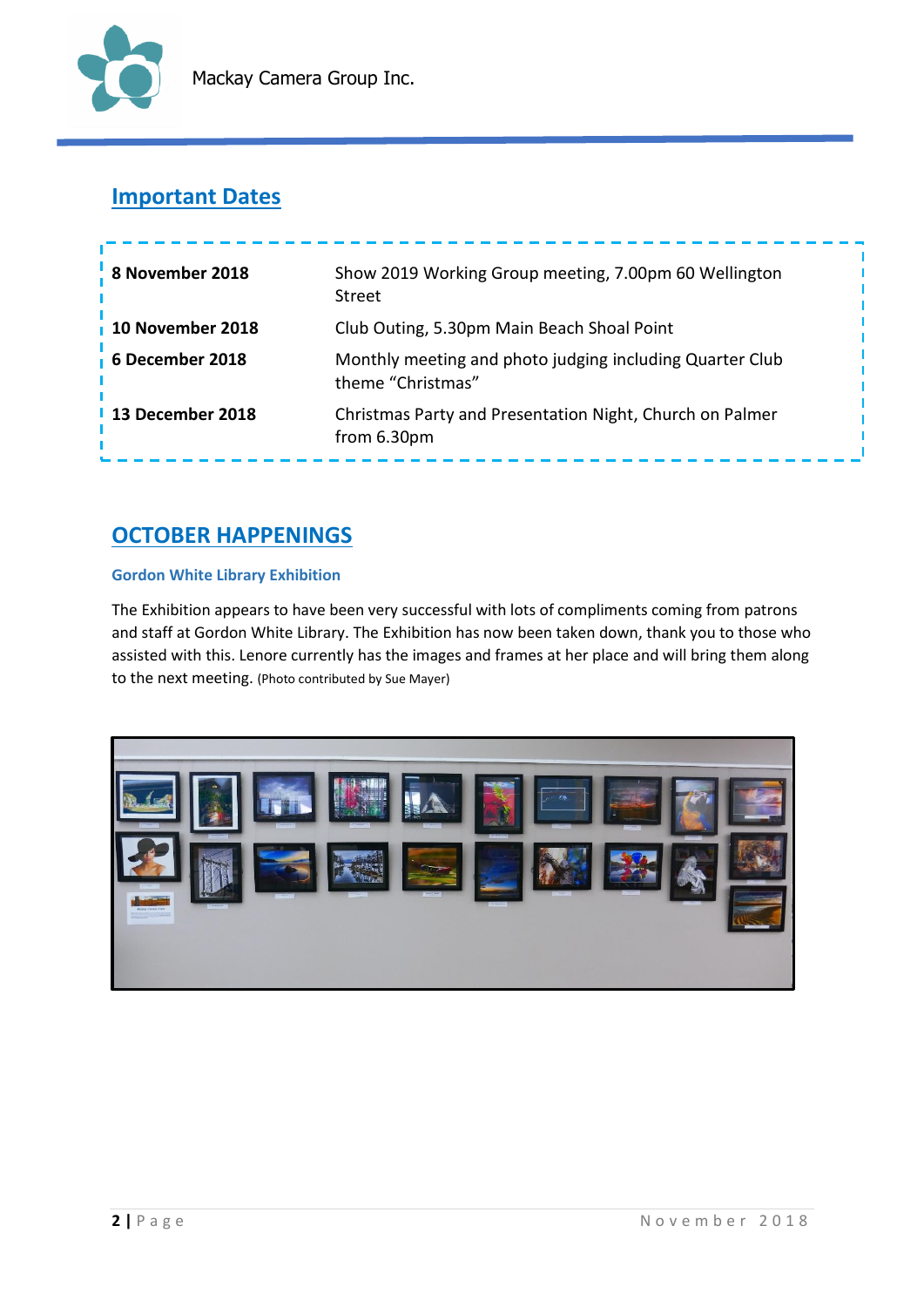

#### **External Judging of Advance Grade Prints**

Judging this month was carried out by Hanna Atherstone, Teacher Calen District State College. Photo of the Month was awarded to John Blessas for his image titled "The Guard". Hanna's comments – beautiful portrait, interesting with the sense of a story, anticipation, happiness. Fantastic. Congratulations John. Results will be included when Newsletter is emailed to members.

Cheryl and David Phillips, members from Creative Shots Photo Club were invited along to be Guest Judges this month. Both are renowned photographers in their own right, Cheryl also is an accredited PSQ Judge. Members of Mackay Camera Group would like to extend their thanks to both Cheryl and David, it certainly took a lot of pressure off club members having guest judges and from the feedback received members were very happy with the judges' comments. Cheryl and David have kindly agreed to come along next month to assist with the judging again.

## **Club Announcements**

#### **Next Club Outing – Steel Wool Photography**

Our next outing will be held on Saturday 10 November at the main beach at Shoal Point from 5.30pm. This will be an opportunity to do a sunset shoot if you wish, have a sausage sizzle and later on try out some steel wool shots on the beach. Hopefully John and Damo will be available to help out with the steel wool fun.

Be sure to check out thi[s Steel Wool Photography link,](https://expertphotography.com/steel-wool-photography/) it will provide you with some helpful information on techniques, camera settings and equipment needs.



#### **Christmas Break-up/Presentation Night**

Come along and celebrate on Thursday 13 December from 6.30pm at Church on Palmer. Cost will be \$35.00 per head for a set three course menu, if you wish you can order off the menu. Please RSVP by 6 December to Heather on mobile 0437 549 370 or emai[l atko5@aapt.net.au](mailto:atko5@aapt.net.au)

## **Other News**

Keep up to date with other Club's happenings. Check out the latest "[Flashes](http://www.psq.org.au/uploads/9/2/9/2/92924276/2018_july_flashes_newsletter.pdf)" Newsletter from the Photographic Society of Queensland.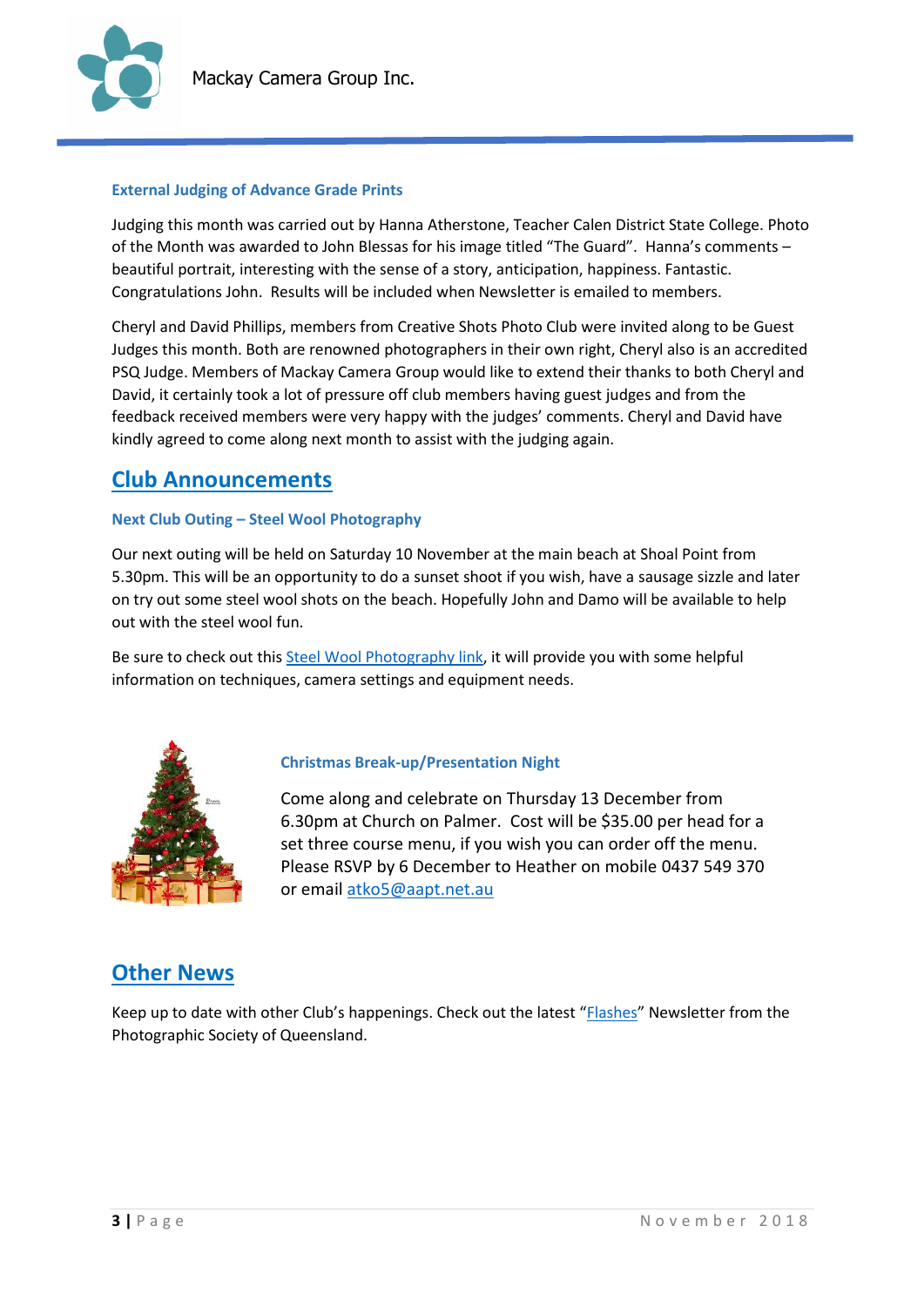

## **Digital Competitions**



**Australian Photography** runs free monthly competitions, with a new theme each month. Find out mor[e here.](http://www.australianphotography.com/yafphotocompetition/free-monthly-competition)



Submit your vision of Australia's diverse weather to the **Bureau of Meteorology Australian Weather Calendar** photo competition, and your image could feature in Australia's bestselling weather calendar 2019! More information [here.](http://www.bom.gov.au/calendar/contest/)



Check out [Digital Photography Challenge](http://www.dpchallenge.com/) for some very interesting themes and images in this truly international competition. Sign up for FREE and participate.

## **Australian Photographic Society**

APS lists several print and digital [competitions](https://www.a-p-s.org.au/index.php/exhibition/comps) taking place in 2018.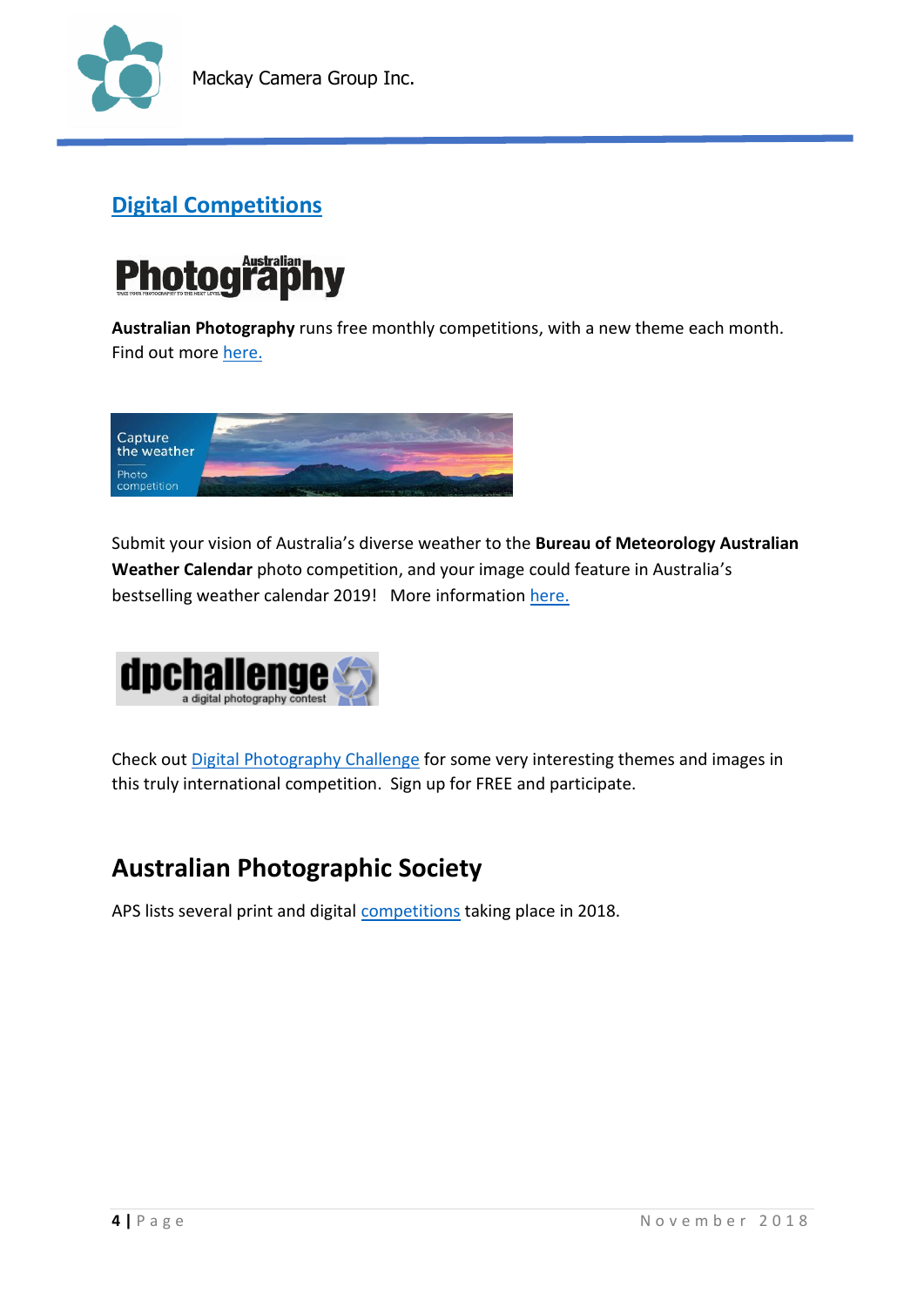

## **Photo Judging Results**

#### **NOVICE 6x4**

Gold Brianna (1) Sue M (1)

Silver Brianna (1) Karen (1)

**Bronze** Brianna (4) Karen (2) Sue M (2)

## **NOVICE Large**

**Gold** Karen (1)

**Silver** Karen (1) Sue M (1)

#### **Bronze**

Karen (1) Sue M (2)



Photo of the Month –6x4 *Magpie – Sue Mayer-Miller*



Photo of the Month – Large *Midge Mountain – Karen O'Keefe*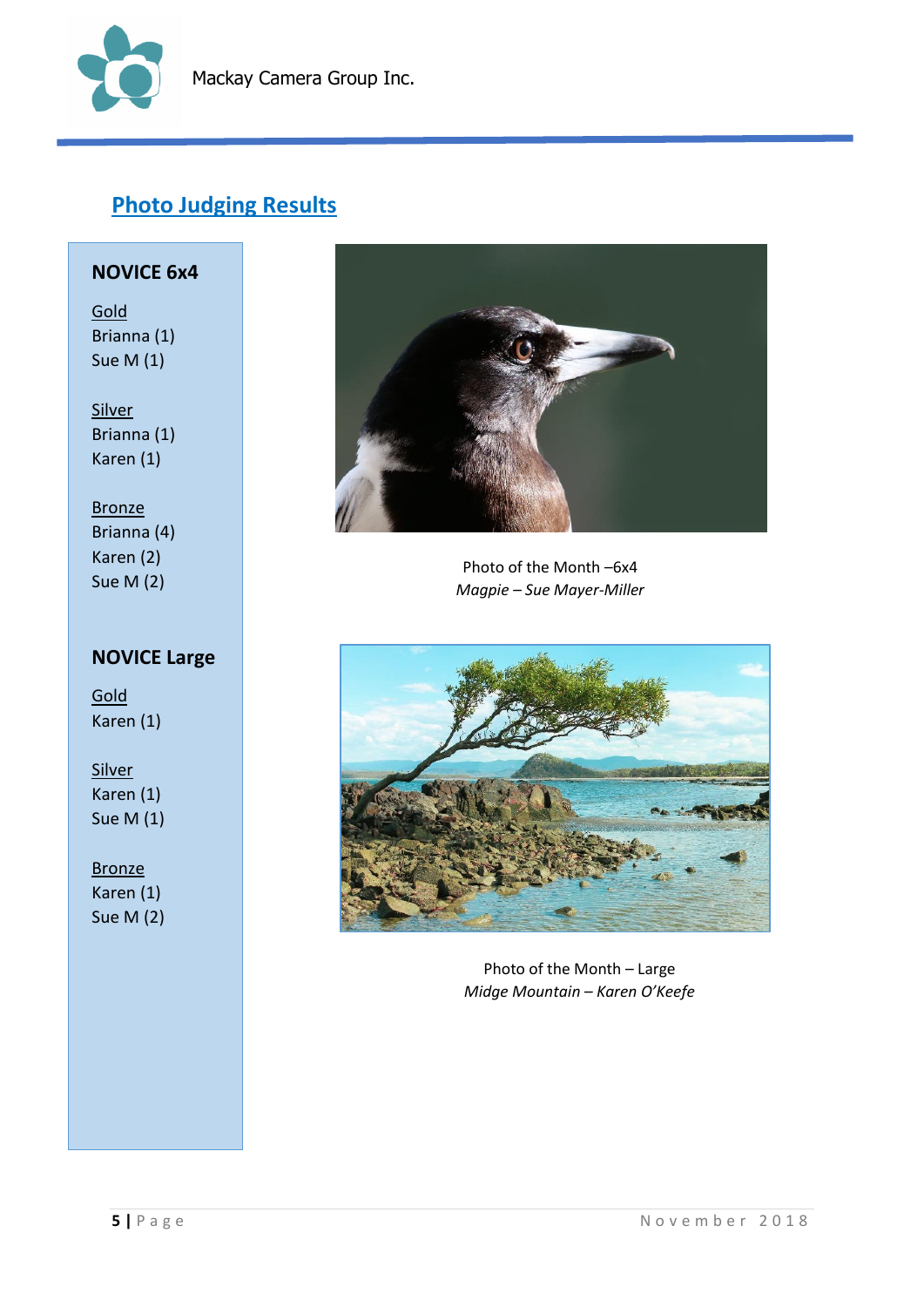

## **INTERMEDIATE 6x4**

Gold David (1)

**Silver** David (1) John P (1)

**Bronze** John P (1)

## **INTERMEDIATE Large**

**Gold** David (1) Carmen (2) John P (1)

#### **Silver** David (2) Carmen (1)

**Bronze** John P (2)



Photo of the Month – 6x4 *Shadow Dancing – David Blackburn*



Photo of the Month – Large *Golden Leaf – Carmen Blackburn*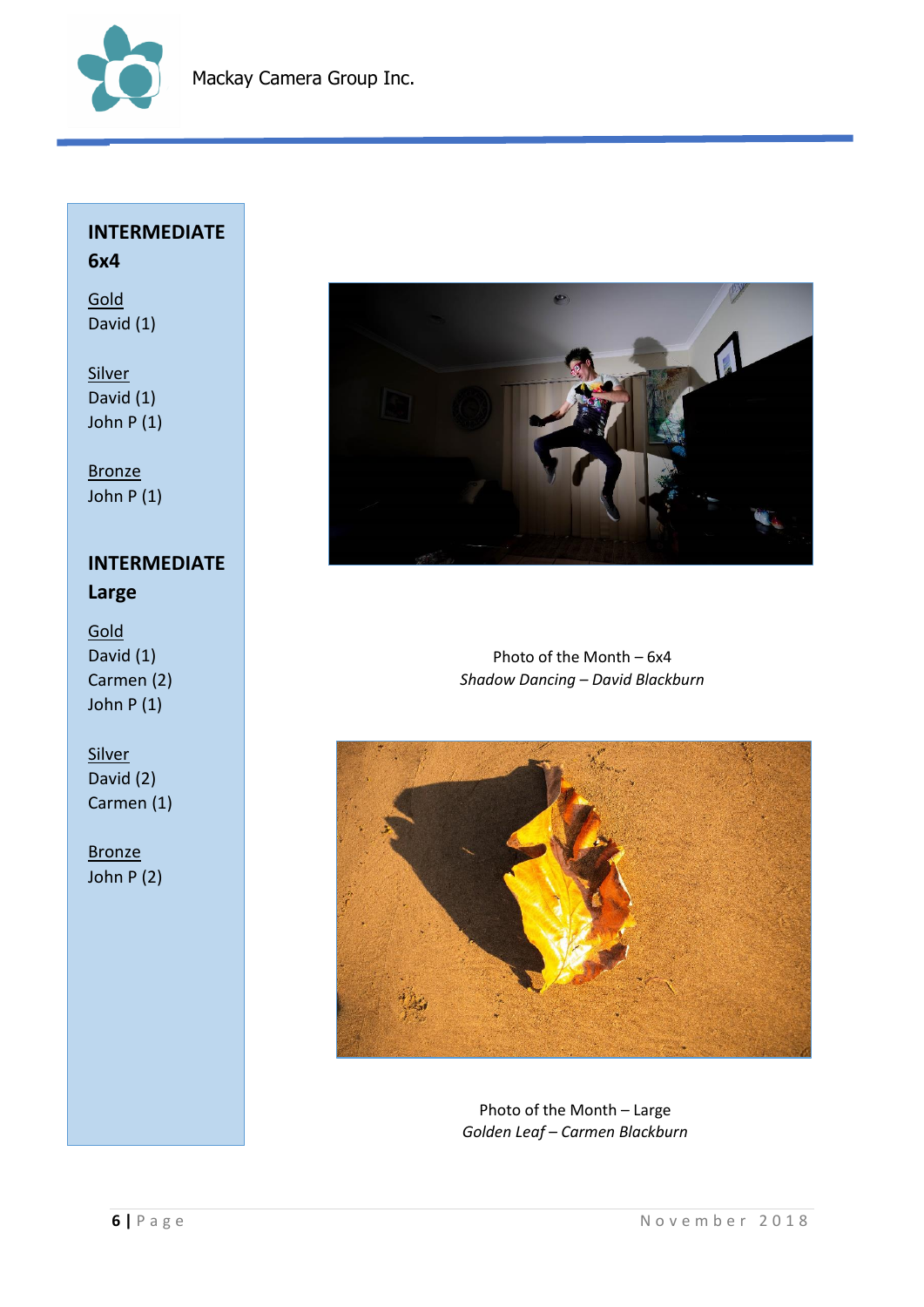

### **ADVANCED**

## **External**

**Gold** Inge (1) Heather (3) John (2) Lenore (1) Damo (1) **Silver** Inge (1) Jeff (1) Lenore (2)

Bronze Inge (1) Damian (2) John (1) Jeff (2)

## **ADVANCED Large**

**Gold** Inge $(1)$ Lenore (1)

**Silver** Heather (2) Inge (2) Lenore (2)

**Bronze** Col (1) Heather (1)



Photo of the Month – External Judging *The Guard – John Blessas*



Photo of the Month – Large *Miner – Inge Blessas*